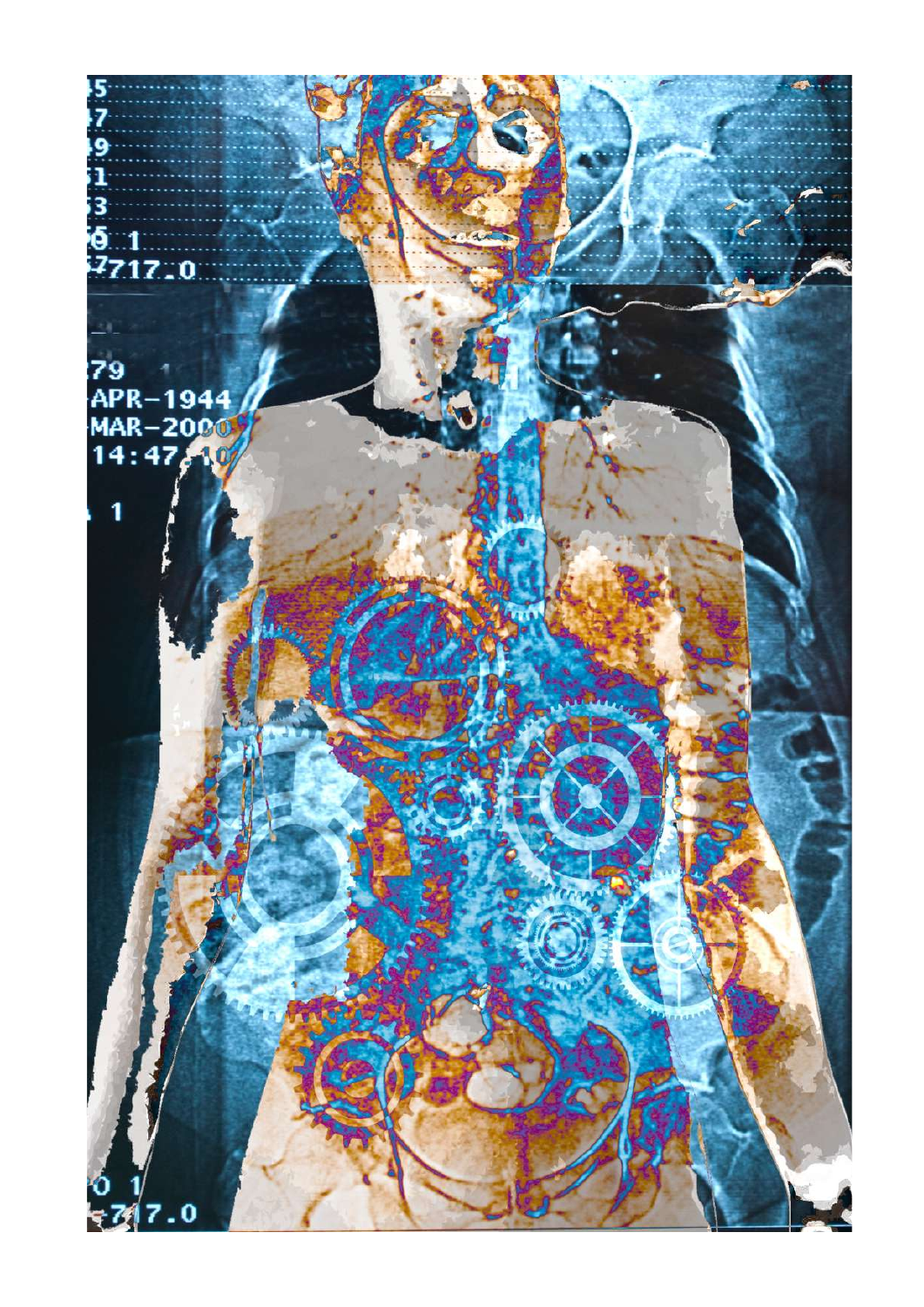# **TodoArt13**

**Director. Bárbara Végmed**

# **Indie-Viduo**

# **Company**

**Director. Efrén Olson-Sánchez**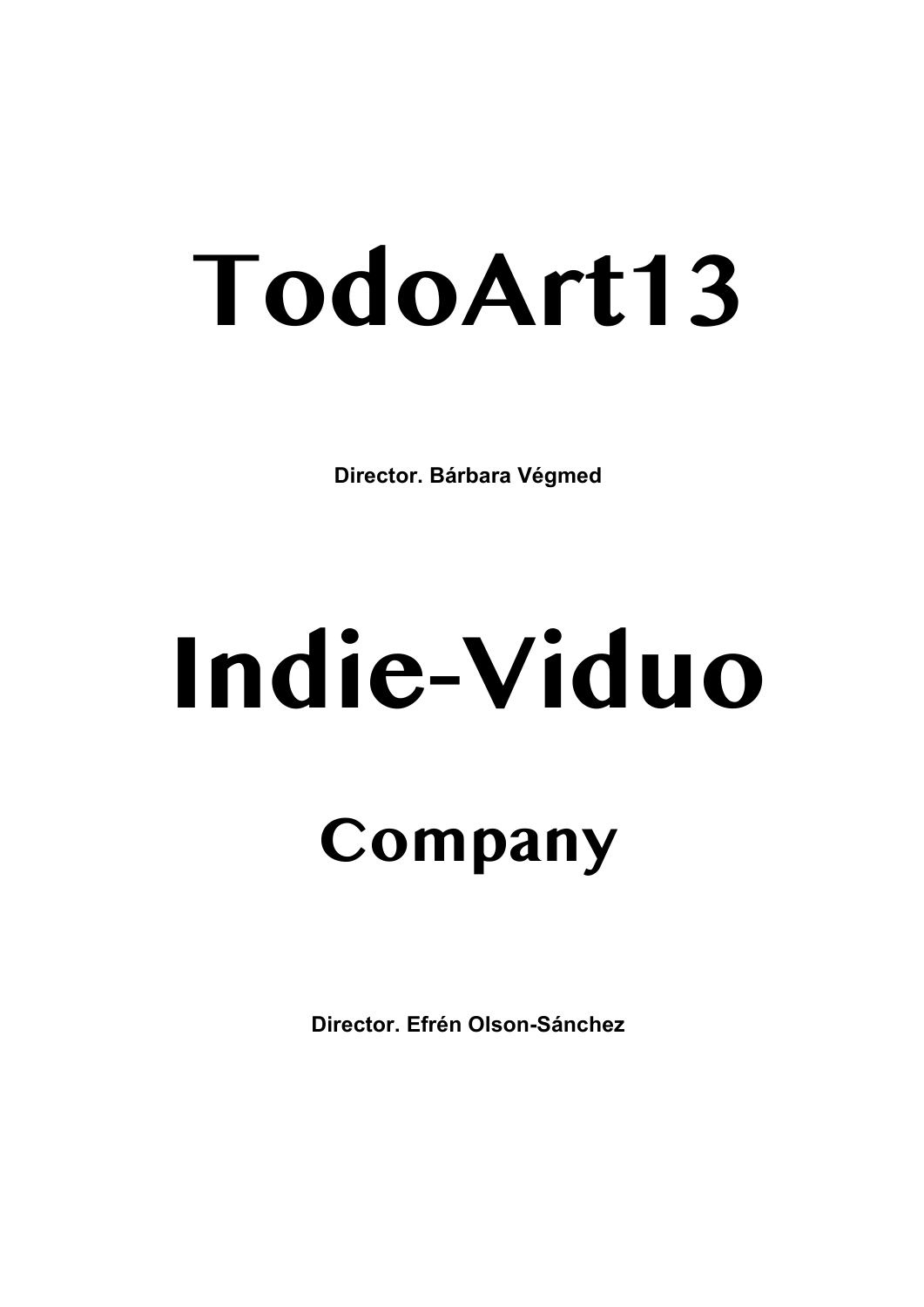# **DEUS EX MACHINA**



*Deus Ex Machina* is a Physical-Theatre co-creation between TodoArt13 (Spain) and Indie-Viduo Company (New York). Co-created by Bárbara Végmed, Jose Luis Donaldson and Efrén Olson-Sánchez and directed by José Luis Donaldson and Efrén Olson-Sánchez. This original production shows, form the uterus, the deterioration of the human body throughout its different life phases mixing several theatrical and dancistic techniques such as Contemporary Dance, Viewpoints, Biomechanic, Contact, Butoh, Pantomime among others. Tenderness, fun, longing, fear, reflection, etc, are just some of the shades that they will use in order to get the audience into a journey in which they will become witnesses of their own reality.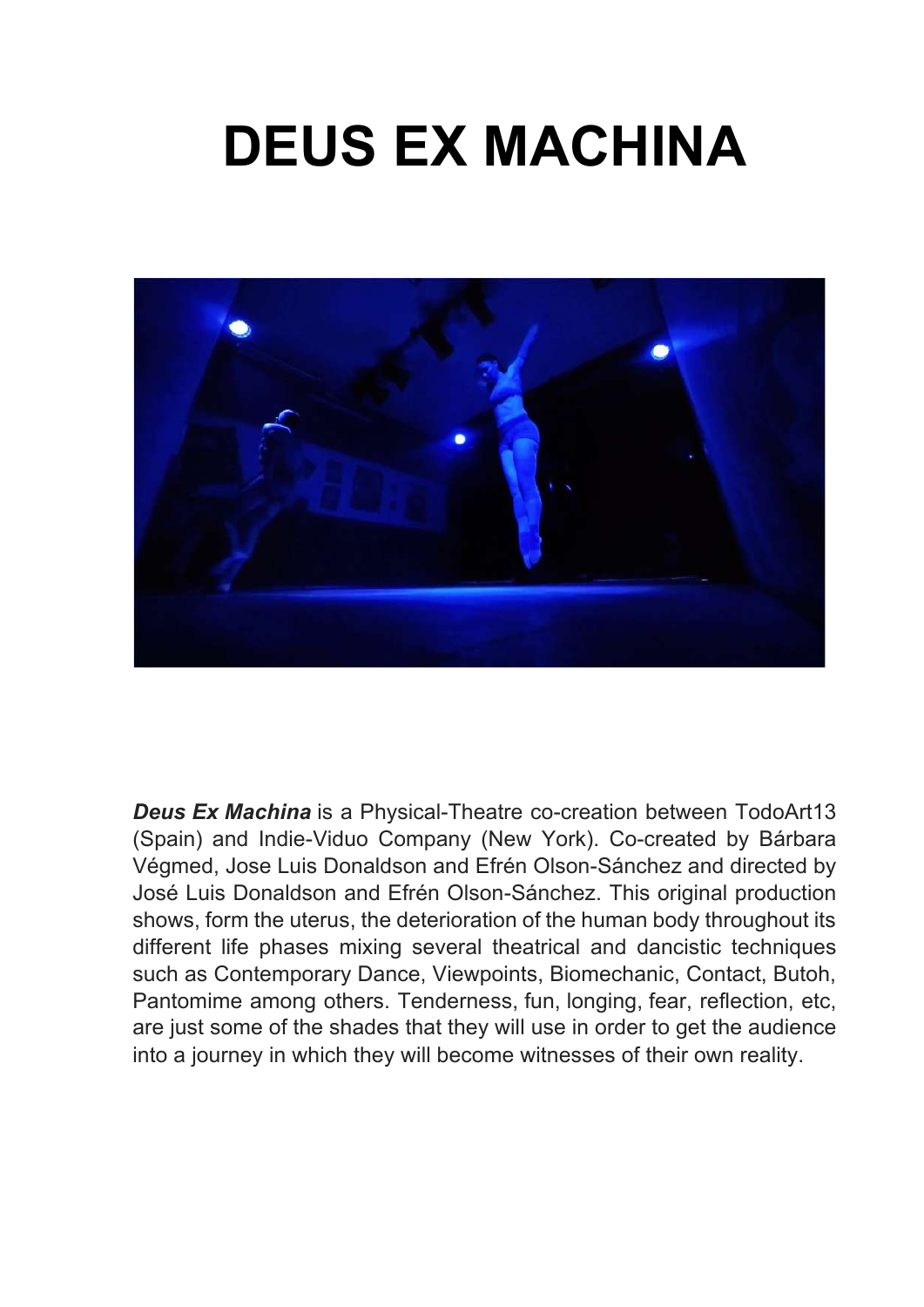

# **THE COMPANIES**

TodoArt13 and Indie-Viduo Company are companies which look for projects to develop which showcase significant characters from society and/or our common experiences in life. These projects are developed by artists and creators from various disciplines, and a range of nationalities.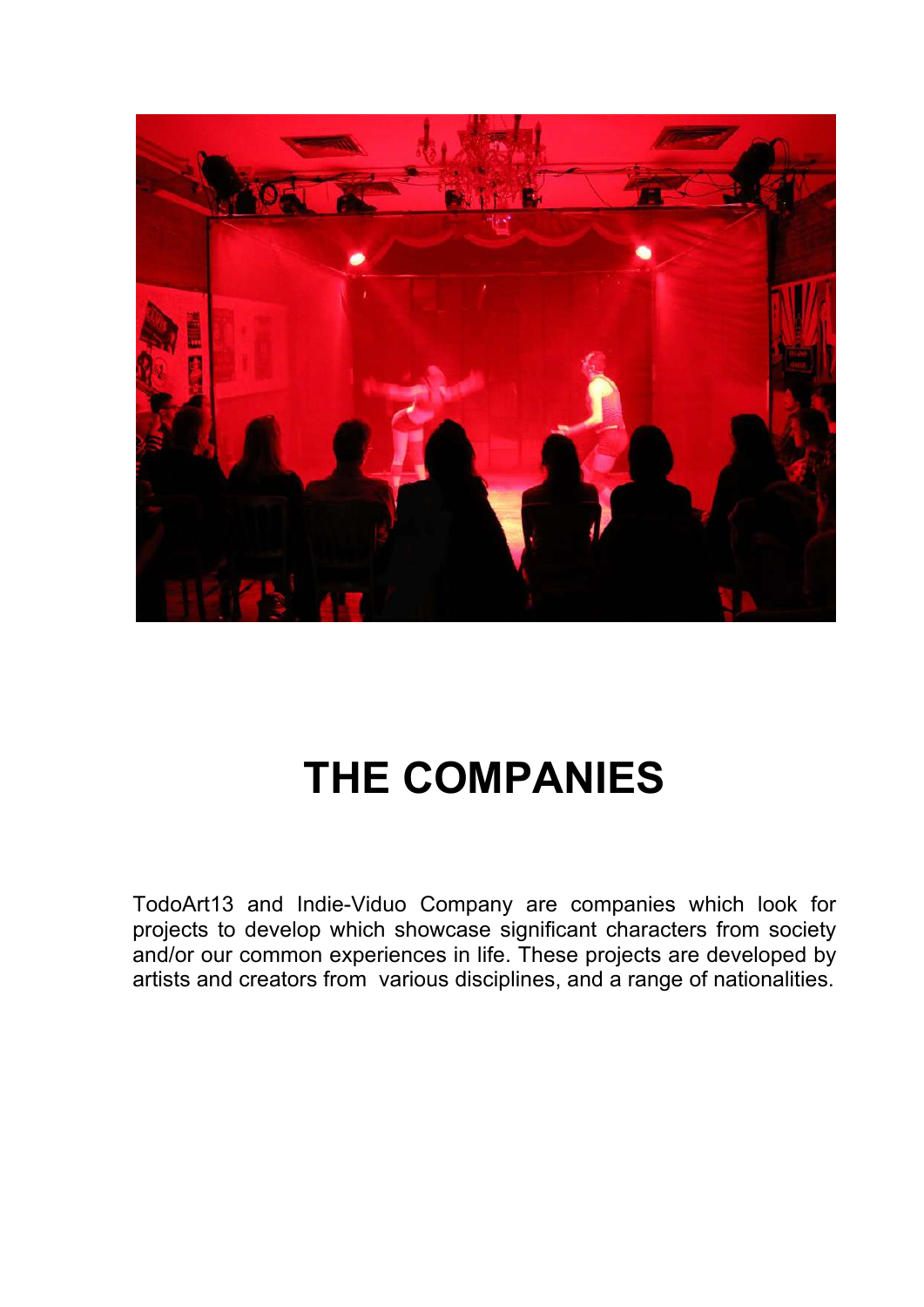# **TODOART13**

In 2003, it was established as Donaldson Dance Company, after Donaldson Productions. In 2014, it is now called **Todoart13.**

Along with Kratos Producciones (Mexico) we created and produced "Interculturalidad Canarias-México", promoting the approach between creators and artists from both sides of the Atlantic in the areas of theatre, dance, short and long films, classical music, Rock, etc. It was supported by public and private institutions from both countries, Spain and Mexico, namely: Canary Goverment (Canarias Cultura en Red), Spanish Embassy in Mexico, Autonomous University of Mexico (UNAM), Secretary of Foreign Affairs of State of Mexico, Secretary of Culture City of Mexico, as well as business such as Bacardi, Ando Mexicaneando, Café Punta Cielo, OHM, among others.

**Am I solely to blame?,** Todoart13's original creation, it was selected to participate in the **LGBTI Festival (Fresh Fruit Festival)** in New York, in 2013. It was the first time the festival opened the doors to a non English language production.

**In 2014, the company moved to the UK** with the purpose of working in English. Two productions were translated into English. In that period, it premiered its last creation **Deus ex Machina** (Physical Theatre among other physyical disciplines) along with **Indie-Viduo Company.** Frida Kahlo and Deus ex Machina were performed in Ringwood, Bristol, Brighton, Southampton and West End London.

After 5 years in the UK, Todoart13 moved back to Spain primarily to Castilla y Leon, based in Zamora. On 5th September 2020, Frida Kahlo was premiered within **Escenario Patrimonio Cycle** organised by Castilla y Leon Government. Afterwards, on 18th September it opened the new season at **Ramos Carrion Theatre** in Zamora City.

On 24th March 2021, a micro theatre versión of Frida Kahlo was presented in the **IX Edition of Micro theatre Teatro SEA in New York.**

Some of the theatres and performance venues where the company has held its different productions: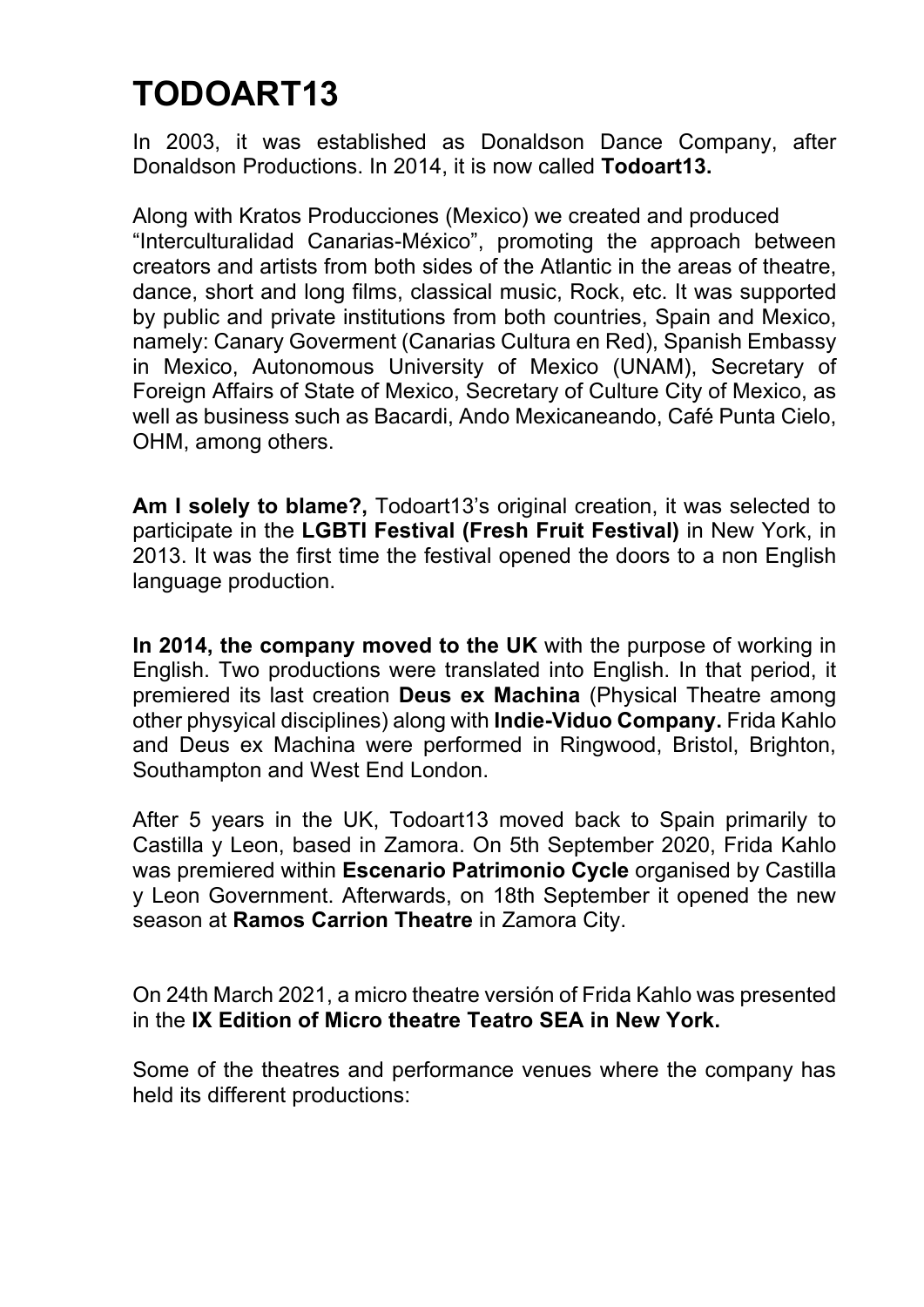**Canary Island.** Santa Cruz de Tenerife Auditorium, Circo de Marte Theatre in La Palma, Teror Auditorium, El Sauzal Auditorium, Agüimes Theatre, Santa María de Guía Theatre, Santa Úrsula House of Culture, "Salto del Negro" Prision, Sala Insular de Teatro in Las Palmas, Víctor Jara Theatre…

**Madrid.** Madrid La Vaguada Theatre (Theatre of the Danza).

**Mexico.** Javier Barros Sierra Theatre, in the Agora of Anthropology Museum Institute of Mexican Culture, Radio UNAM Auditorium, Carlos Lazo Theatre, Ollin Kan Multiforum.

**USA. New York.** Fresh Fruit Festival, IX Edition of Micro theatre Teatro SEA (Manhattan) **Los Angeles.** Caminito Theatre.

**United Kingdom. London**. The Courtyard (Wets End London), Flyover (Portobello). **Southampton.** Hanger Farm, Stage Door, St. Denys Church. **Ringwood.** Forest Forge Theatre. **Brighton.** Lanther Theatre. **Bristol.**  Space

#### **Awards**

The company has been recognised and awarded twice: **"Retazos y Movimiento"** was awarded Third Prize at Theatre of Dance in Madrid. **"Frida Kahlo"** was awarded with three REPLICA (AAEE de Canarias) prizes, Best performer Bárbara Végmed, Choreography and Original Performance.

#### **Artistic Residences**

**United Kingdom.** Forest Forge Theatre **Zamora.** Teatro Ramos Carrión.

# **INDIE-VIDUO COMPANY**

Indie-Viduo Company is an artistic collective of multidisciplinary shows created in 2008 with the aim of showing new thematic projects as a laboratory.

The shows *todosomos: AMOR* and *todosomos: 7*, represented Mexico in the Intercultural Artistic Encounter in two editions. These were part of the "Encuentro de Los Amantes del Teatro 2010" of The International Theater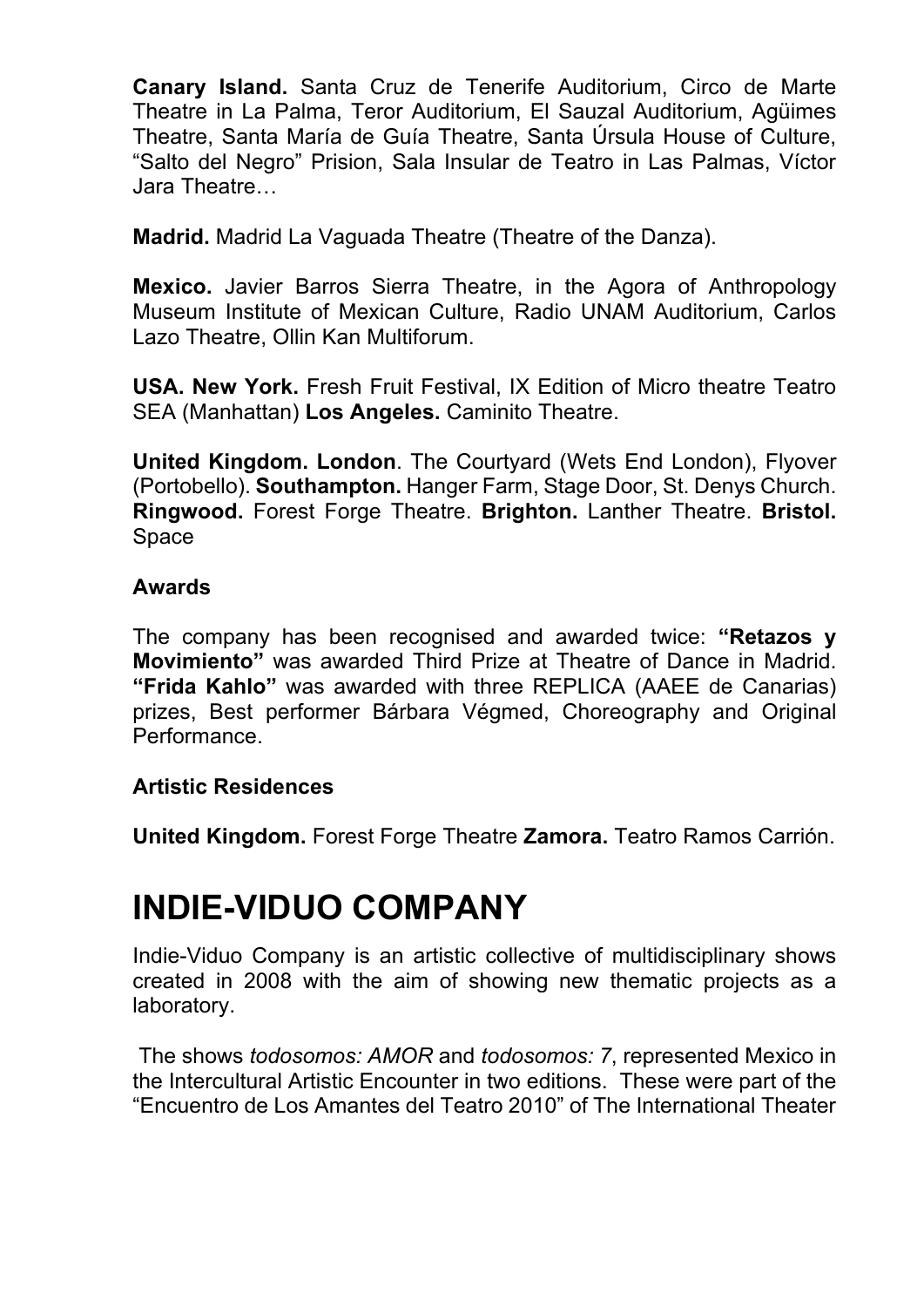Institute UNESCO, "VII Muestra Nacional de Teatro Toluca 2 mil 10" and "The VI Encuentro Plural de Danza de la Ciudad de México"

Indie-Viduo Company has and extensive experience in organizing cultural events such as the "IndieMusicFestMX" and the "Festival Coyoacanense Día de Muertos en Escena"

The company had co-produced the shows *Mi Nombre Es Rita*, *Estrella del Sur* and *Deus Ex Machina* in Spain, México, and England respectively.



### **BARBARA VÉGMED**

Bárbara Végmed holds a degree in Choreography and Dance Performance Technique by Real Professional Conservatory of Dance in Madrid. Végmed has done a progressing development with: Carmen Roche, Peter Stamm (Real Ballet of Sweden, Cullberg), Luc Buony, Galina Radomskaya, Balanchine Technique with Mauricio González, Lázaro Carreño y Rosario Suárez (National Ballet of Cuba), Fernando Martín, Liliana Paulosky, Pedro de la Cruz (Ballet of Montecarlo), Aurora Bosh, Iliana Iliescu, Ana Lázaro (Professor of the Real Professional Conservatory of Dance in Madrid), Virginia Valero y Jose Luis Donaldson, among others.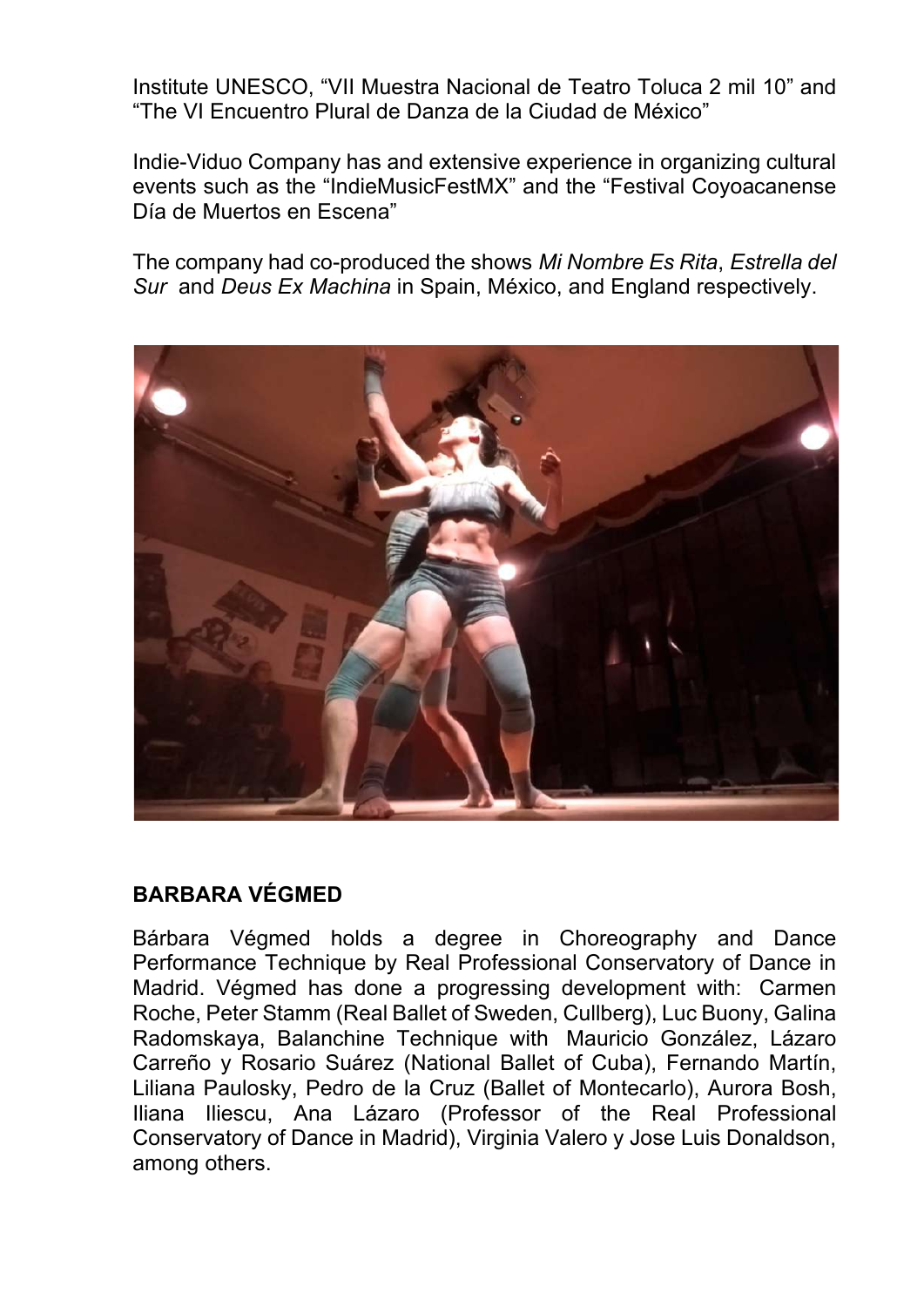She has shown her dramatic skills as actress and dancer at the companies Donaldson Dance Company, Donaldson Productions and TodoArt13; she is currently the director of this company. She has been the assistant director and rehearsal director of Jose Luis Donaldson at the aforementioned companies, as well as the artistic director in several of its productions. She has worked in Spain, Mexico, the USA and the UK, in cities such as Madrid, Las Palmas, Mexico DF, New York, Los Angeles, London, Brighton.

She was awarded with the third award at the II Marathon of Dance Madrid Theatre, with the choreography 'Autumn', as well as the award REPLICA Performing Arts of Canary for her interpretation of Frida Kahlo.

Bárbara Végmed has performed in the performances: 'Retazos y Movimientos', 'A propósito de Bernarda Alba' in the protagonist role. Also leading as co-protagonist in the dramatic play, Am I solely to blame?, which participated in the XI Edition Fresh Fruit Festival (LGBTI festival) in New York, and in Post-its 'Notes in a marriage'.

In Frida Kahlo, the dance and theatre performance, she has performed as Frida Kahlo. This play was premiered in Mexico in 2008, returning to that country for two consecutives years. In 2016, she performed the same role at The Caminito Theatre, Los Angeles.

She has participated in the six editions of Interculturalidad Canarias-Mexico Festival, a Project of artistic collaboration between both sides of the Atlantic with their own productions and co-productions such as 'My name is Rita' and 'Star of the South' by the Mexican author Efrén Olson-Sánchez.

Throughout her stay in the UK, she performed Frida Kahlo in the English, and joined an artistic residence with the Forest Forge Theatre, in England, where she co-created 'Deus ex Machina' along with Efrén Olson-Sánchez and Jose Luis Donaldson, this is a Physical Theatre and Dance production. She was invited by the Junior Jones Dance Company to participate in the Research and Development Project 'The invisible man'.

When she returned to Spain, with Todoart13, Frida Kahlo re-opened within the 'Escenario Patrimonio' Cycle, organised by the Castilla y León Government. With Todoart13, she joined an artistic residence with Ramos Carrion Theatre, where it opened the new season 20/21of the theatre. She performed as Frida in a micro theatre version of Frida Kahlo, at the IX Season of Micro Theatre Teatro SEA in New York – 2021.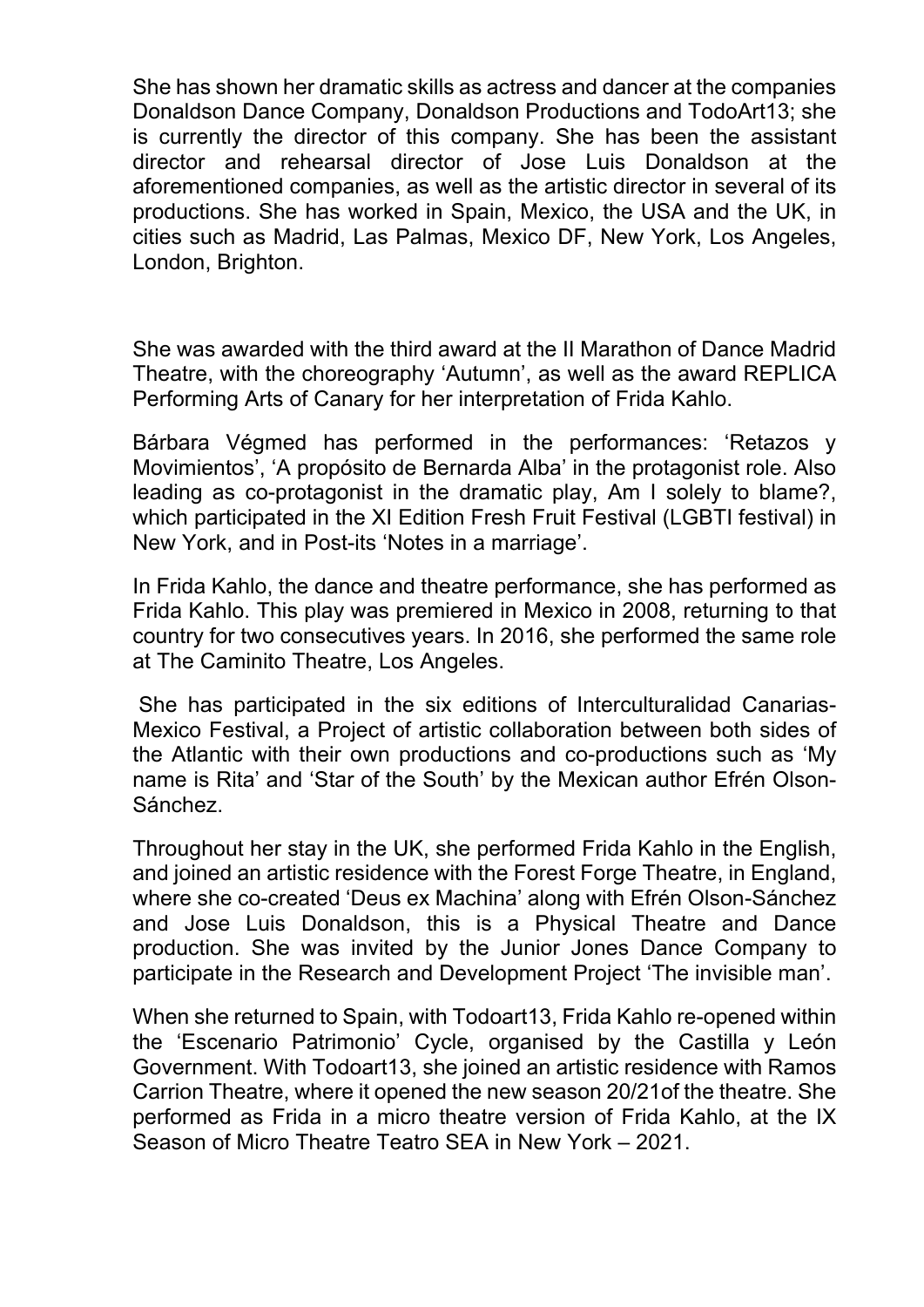

## **EFRÉN OLSON-SÁNCHEZ**

Efrén Olson-Sánchez started his acting career at the age of fifteen, in 1995 he performed his first lead role in a play called "The Mirror" by Emilio Carballido, from that day forward he has been involved in more than 60 productions as actor, in 15 as a director and 9 as a playwright.

He started to study acting in 1994 at The National Association Of Actors back in Mexico City and was nominated as best independent actor at The Ninth Hispanic-American Festival of Pastorelas 2001; In 2005 he moved to Los Angeles to study at LACC Theatre Academy to continue his acting training; In 2006 he was part of "The Brain From Planet X", a musical by Bruce Kimmel as "Privet Partz". Efrén's last performance at LACCTA was in 2008 in the world premiere of an original, ensemble based theater/dance work "Within Us" by Leslie Ferreira and Tina Kronis earning several awards at The Kennedy Center American College Theatre Festival.

Efrén continued his training in La Havana, Cuba studying Art-Therapy, Music-Therapy and Theater-Therapy with the Norwegian ONG Dissimilis alongside with The Art Therapy Center of Lublin. He has been involved in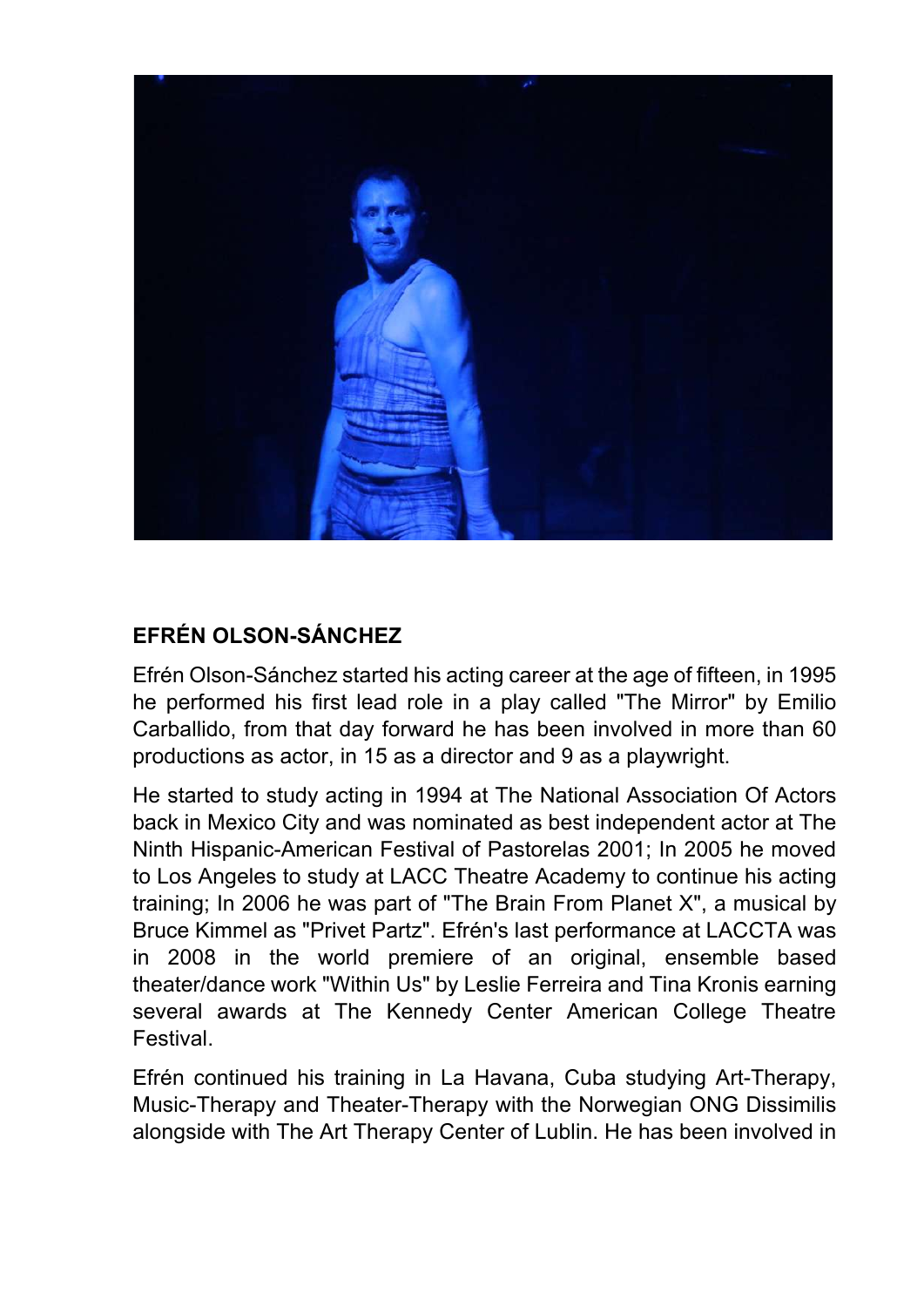several productions in México, Cuba, Canada, Venezuela, United States, England, Colombia and Spain winning awards for his directing and performing job.

In 2015 he traveled to Colombia to join La Bufon S.O.S.ial, an artistic nonprofit who teaches theater, clowning and music to indigenous children throughout the northern Colombian jungle. In the same year he was part of the physical theater/dance ensemble of "Vibration of Eternity" by MiMoDa Theatre Jazzo Gruppa in L.A. The same year he was invited to join the UK based company, TodoArt13; for a two show tour all over England including the West End with a physical theatre piece "Deus Ex Machina" and a theater/dance piece "Magdalena Carmen Frida Kahlo y Calderón" which was the headliner act on the Art Of Heritage, Urban Festival in Southampton.

Efrén strongly believes in training, that's why he has been learning several physical/dancetechniques over the last years such as Aereal Dance, Contact Improv (SPAIN), Tap, Pantomime, Contemporary Dance, Classic Dance, Jazz (MEXICO) View Points, Suzuki, Biomechanics, Devising, Butoh Dance (USA) Cyr Wheel, Trapeze, Vertical Dance -Wall Harness-, Fabric/Sling/Cocoon and Aereal Yoga (ENGLAND) at The European Aereal Dance Festival by Gravity & Levity Aereal Dance Company.

In 2016 Efrén moved to NYC to join the ensemble of the physical theater piece "By Win, Fin, Hoof or Foot" by The Ume Group and the Butoh dance production "Shinka" by Ren Gyo Soh. In the same year he danced for Daniel Flores Dance Company on "Gritos y Cuentos de la Frontera (Cries + Stories From The Border)" and invited to be part on the dance installation; ON DISPLAY by Heidi Latsky.

In 2018 Efrén was invited to go back to Los Angeles as a guest artist to perform on MiMoDa Theatre Jazzo Gruppa's dance-documentary "5 Rooms". Efrén has been working alongside with The Family Repertory Company and The Dark Night Productions in their latest series of short plays and also with A24 Resistance Theater in "Poetry in motion".

Currently he is part of the physical theater/dance ensemble of the New York based company Nicole Colbert Dance/Theater, Inc. on its latest show "Home (Project)", also he was part of the physical theater ensemble of "The Decline and Fall" by Nocturne Productions. Efrén has been working lately in several experimental dance pieces such as "Misunderdance" by the Korean choreographer Eunjin Choi, "Reconciliation" by The Trinity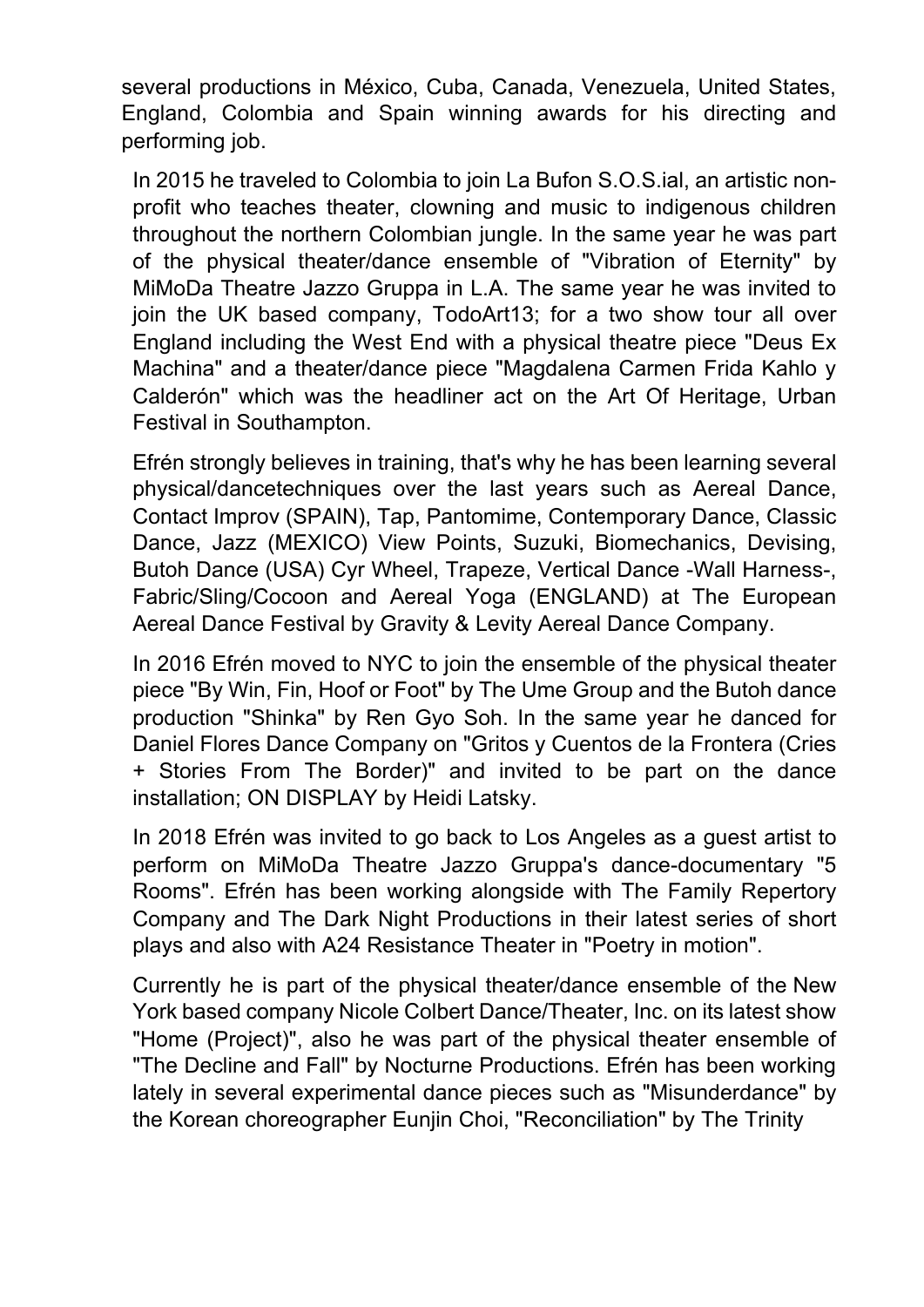Movement Choir, "Only Connect" by Kelley Donovan & Dancers and finally David Appel's latest dance piece. He recently performed as puppeteer on "Puffy Tiger" by Puppetry Arts.



#### **JOSE LUIS DONALDSON**

Author, choreographer and founder of Donaldson Dance Company, Donaldson Production and TodoArt13.

Donaldson holds a degree in Choreography and Dance Performance Technique by Professional Conservatory of Dance in Sevilla - Spain.

Jose Luis Donaldson, has a vast range of experience in the world of creation and interpretation, he has visited countries such as: Italy, France, Portugal, Belgium, Scotland, Holland, Luxembourg, Mexico, the USA, and cities such as London, Brighton, New York, Los Angeles, Madrid, Paris, Roma, Las Palmas and Sevilla among others. He has participated in many festivals including Itálica, Autumn Festival in Madrid, Autumn Festival in Vitoria Gasteiz.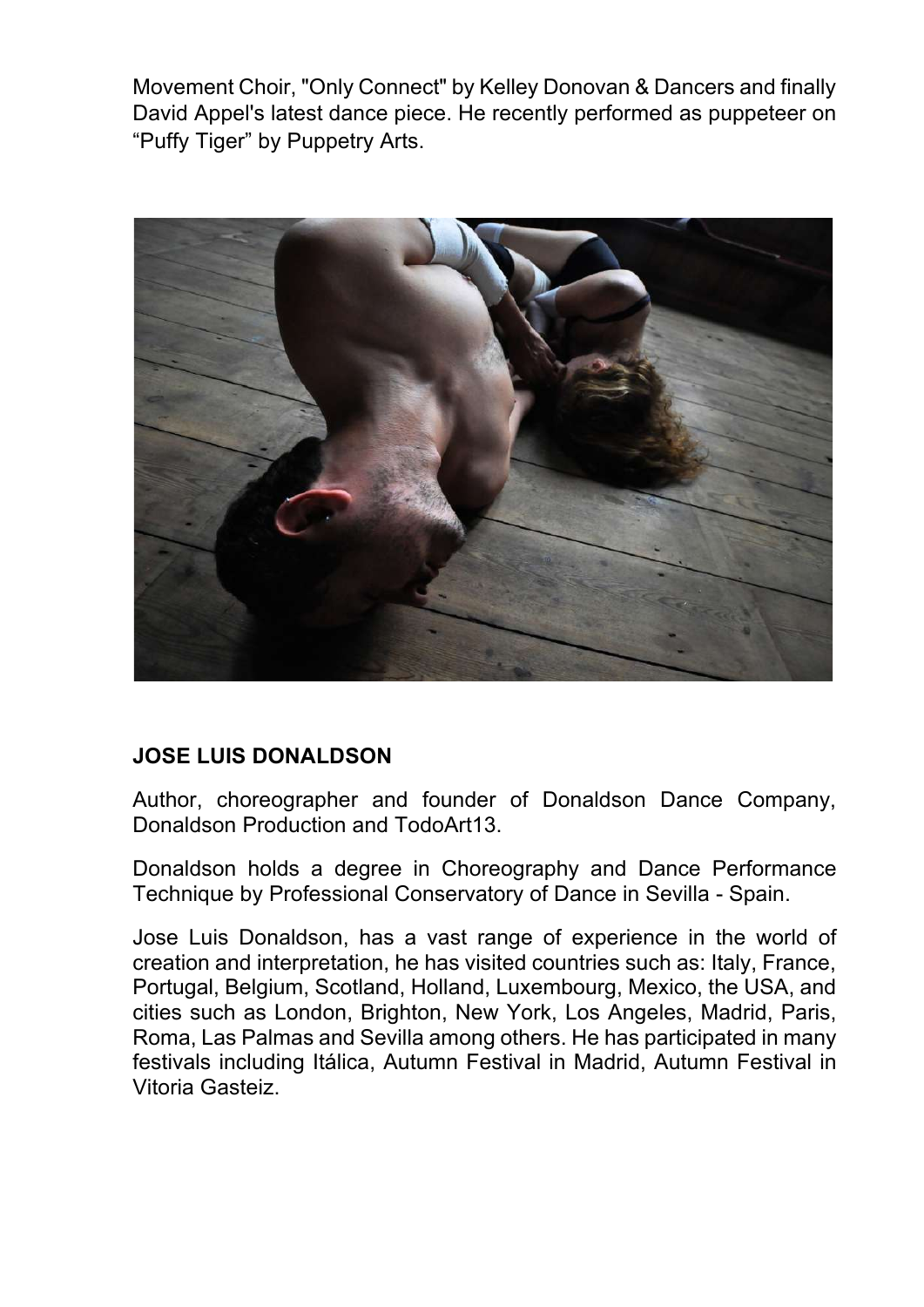He has worked with international choreographers; Magie Delente, Luis Fuentes, Magie Magüen, Ana Lázaro, Nadia Pelegrini, Anatol Yanosky, et al.

Jose Luis Donaldson was awarded the Third Prize for the choreography 'Autumn' in the Theatre of Madrid. With Frida Kahlo, he was awarded two prizes REPLICA Performing Arts of Canary, for best choreographer and best original play of dance (of which he is the author and choreographer).

At the end of 2003, he established his own company called Donaldson Dance Company, nowadays, it is called TodoArt13.

He is the author and choreographer of 'Retazos y Movimientos', 'A propósito de Bernarda Alba', Am I solely to blame?, participating in the XI Edition Fresh Fruit Festival (LGBTI festival) in New York. He directed Postits 'Notes in a marriage', a comedy by the Mexican author Efrén Olson-Sánchez.

Co-creator and co-producer of the Project Interculturalidad Canarias-Mexico with VI Editions. This Project is an artistic collaboration between both sides of the Atlantic with their own productions and co-productions such as: 'My name is Rita' and 'Star of the South' by the Mexican author Efrén Sánchez. Within this festival, he created Frida Kahlo, the dance and theatre play, premiered in Mexico in 2008 and returning there for two consecutives years. He visited The Caminito Theatre with this production, in Los Angeles in 2016.

Throughout his stay in the UK, he directed Frida Kahlo in English. He joined an artistic residence with the Forest Forge Theatre, in England, where he co-created 'Deus ex Machina' along with Efrén Olson-Sánchez and Bárbara Végmed, this being a Physical Theatre and Dance production.

He returned to Spain with TodoArt13 and re-opened Frida Kahlo within 'Escenario Patrimonio' Cycle which was organised by the Castilla y León Government. With TodoArt13, he joined an artistic residence with Ramos Carrion Theatre, where he opened the new season 20/21 of the theatre. He directed and presented a micro theatre version of Frida Kahlo, at the IX Season of Micro Theatre Teatro SEA in New York – 2021.

He is currently the Artistic Consultant for TodoArt13.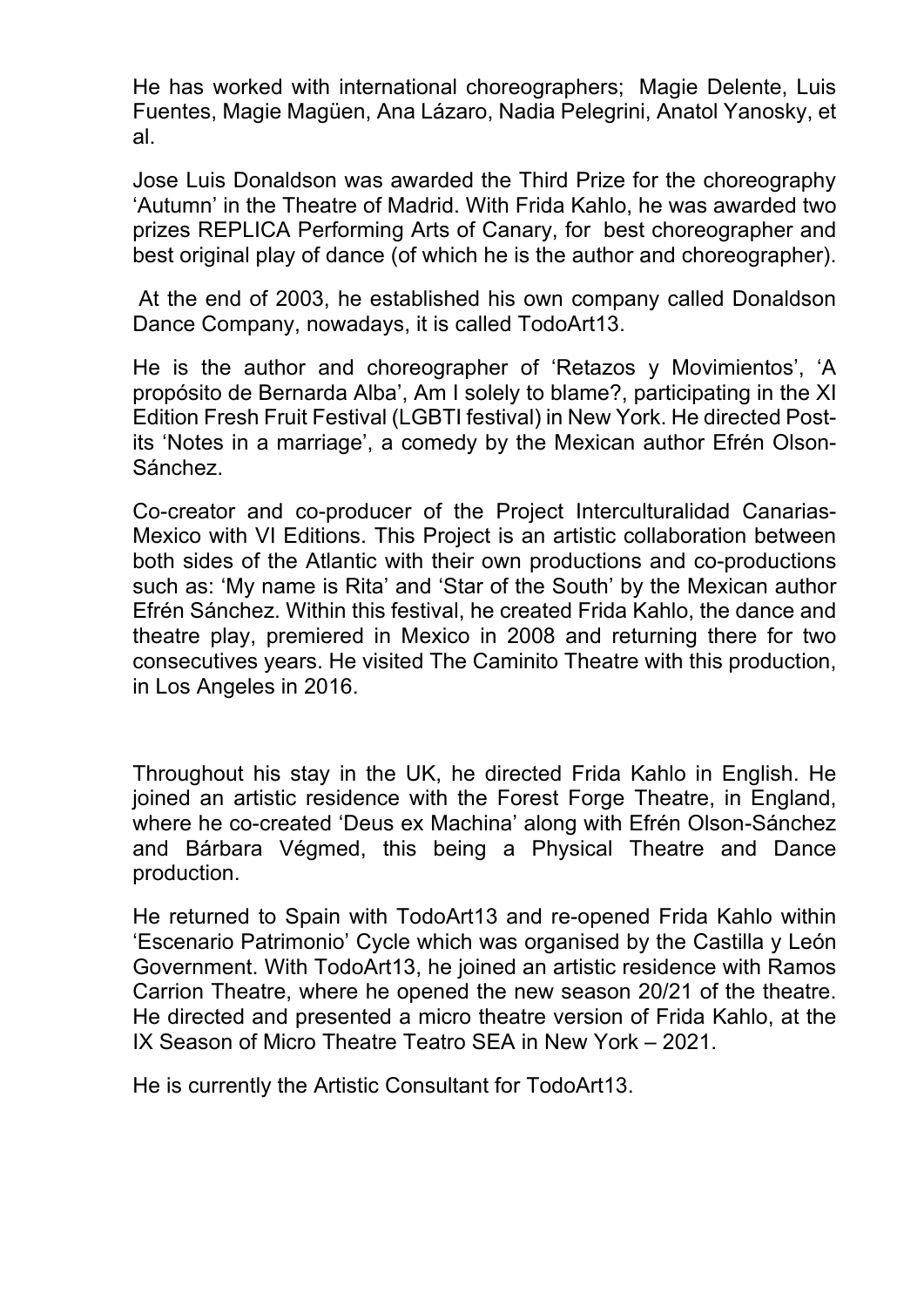

## **ARTISTIC AND TECHNICAL TEAM**

**Original idea by** Efrén Olson-Sánchez (New York)

**Co-created by** Bárbara Végmed, Jose Luis Donaldson and Efrén Olson-

Sánchez (Spain and New York)

**Directed by** Jose Luis Donaldson and Efrén Olson-Sánchez (Spain and New York)

**Produced by** Todoart13

**Starring:** Bárbara Végmed and Efrén Olson-Sánchez (Spain and New

York)

**Choreographies by** Jose Luis Donaldson (Spain)

**Lightning designed by** Inda Álvarez (Spain)

**Costume by** Joss López and Bárbara Végmed (England and Spain)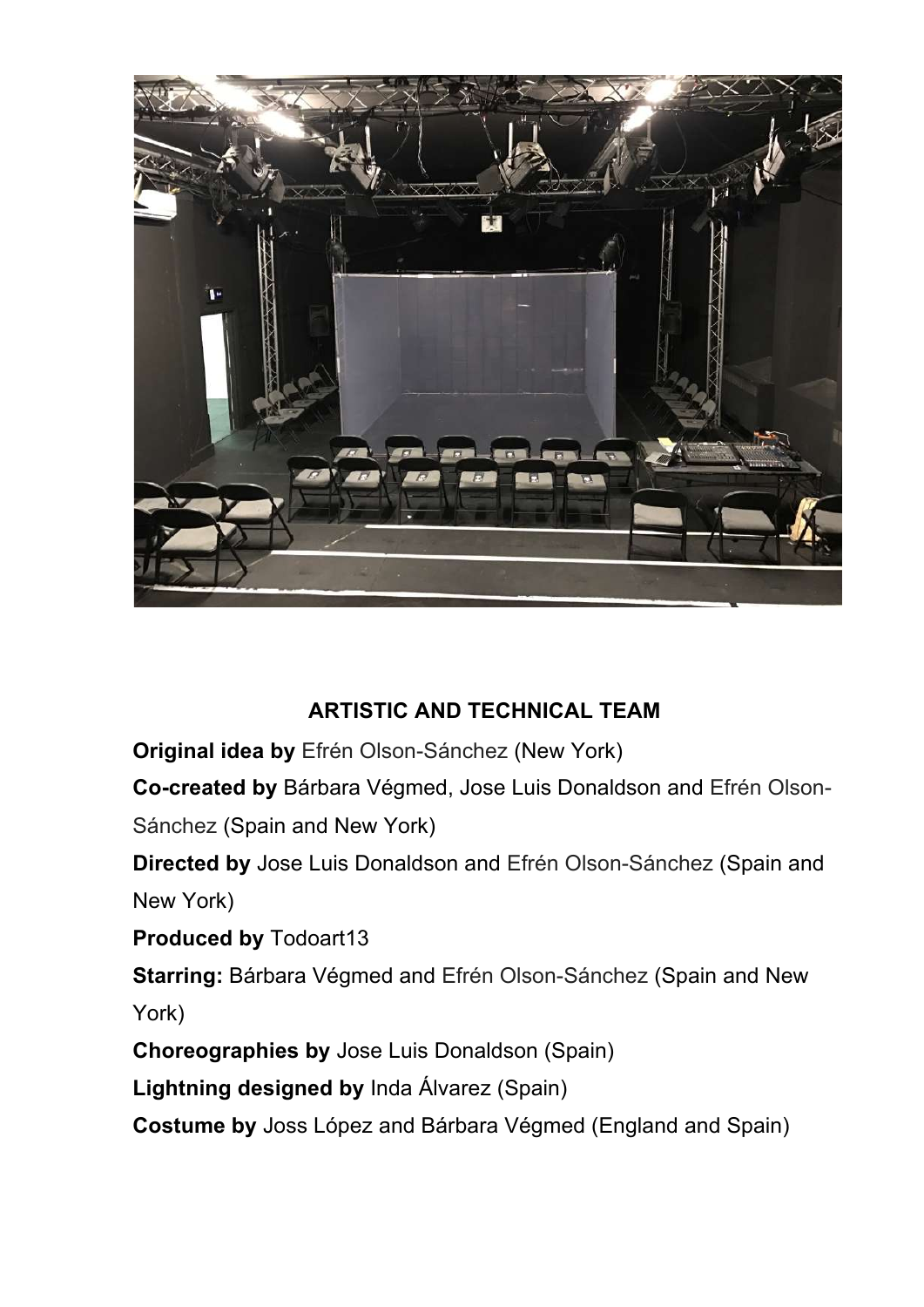**Physical Staging by** Efrén Olson-Sánchez (New York) **Poster designed by** Juan Vega (Spain) **Sound designed by** Alan Ferreyro (Mexico) **Poem by** Helen Trimarco-Ransome (England)

**Recorded Voices:** Bryan Williams, Dr. Nick Hankok, Helen Trimarco-Ransome and Alfonso Toxqui (England and USA)

**Music:** Kevin Macleod. Destiny day, Bit shift, Ossuary 6 - air, With a creation, Disquiet, Master disorder, Floating cities, Inmersed Incompetech.com - Licensed under Creative Commons: By Attribution 3.0 http://creativecommons.org/licenses/by/3.0/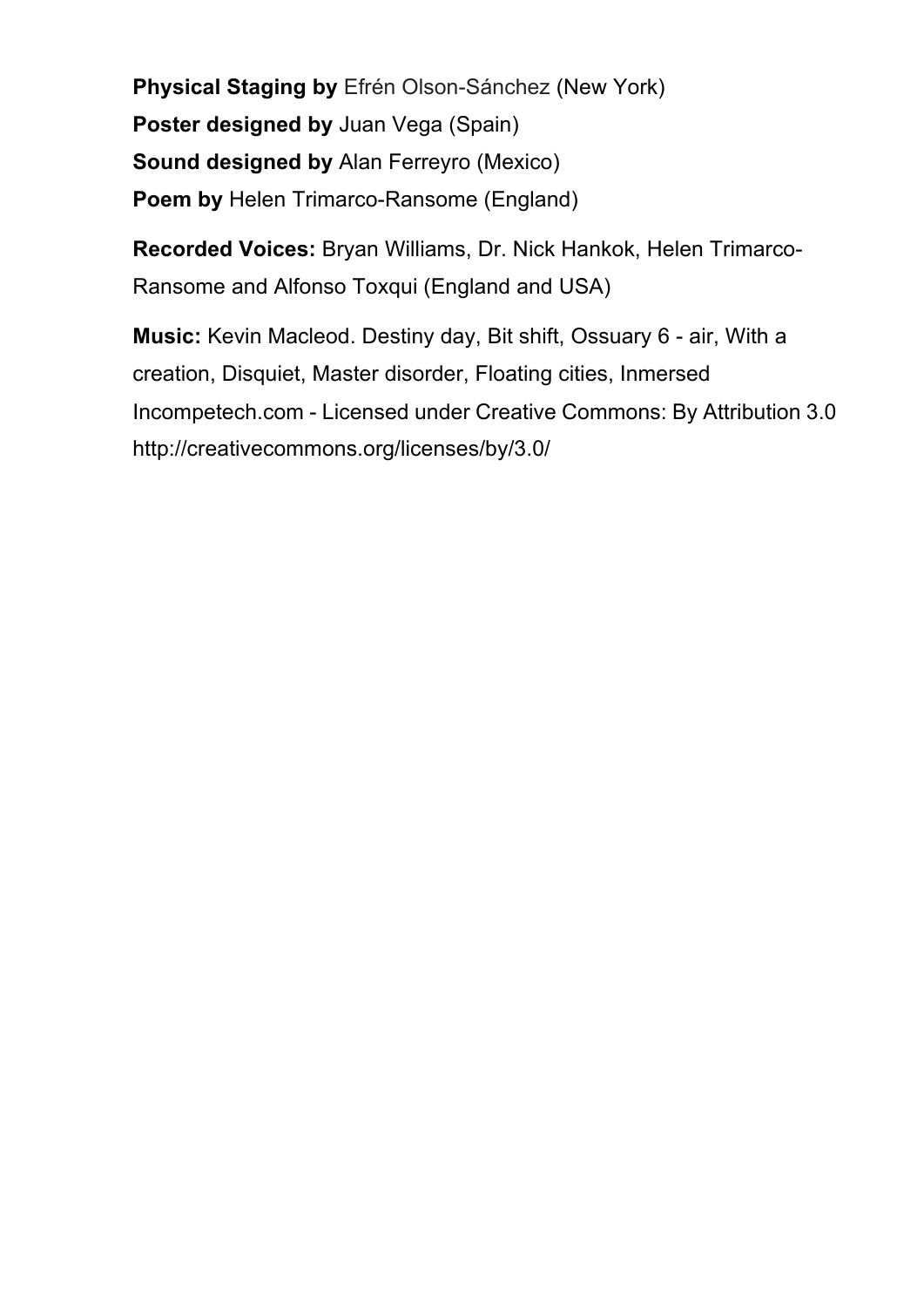#### **SOME FEEDBACK FROM THE AUDIENCE AT THE FOREST FORGE THEATRE (AT THE PREMIERE)**

- Wonderful performance, really powerful and told beautifully.
- Unusual Thought provoking. Great use of lighting, sound and brilliant dancers who acted with their eyes and bodies.
- High quality performance and direction.
- An interesting performance that used a fascinating set. Great energy from performers. Funny and touching.
- It was just incredible to see the journey of the human body through the human body and movement and to see the changes and development we go through as we age. The physical side was so enchanting and emotional.
- Dynamic, captivating, moving.

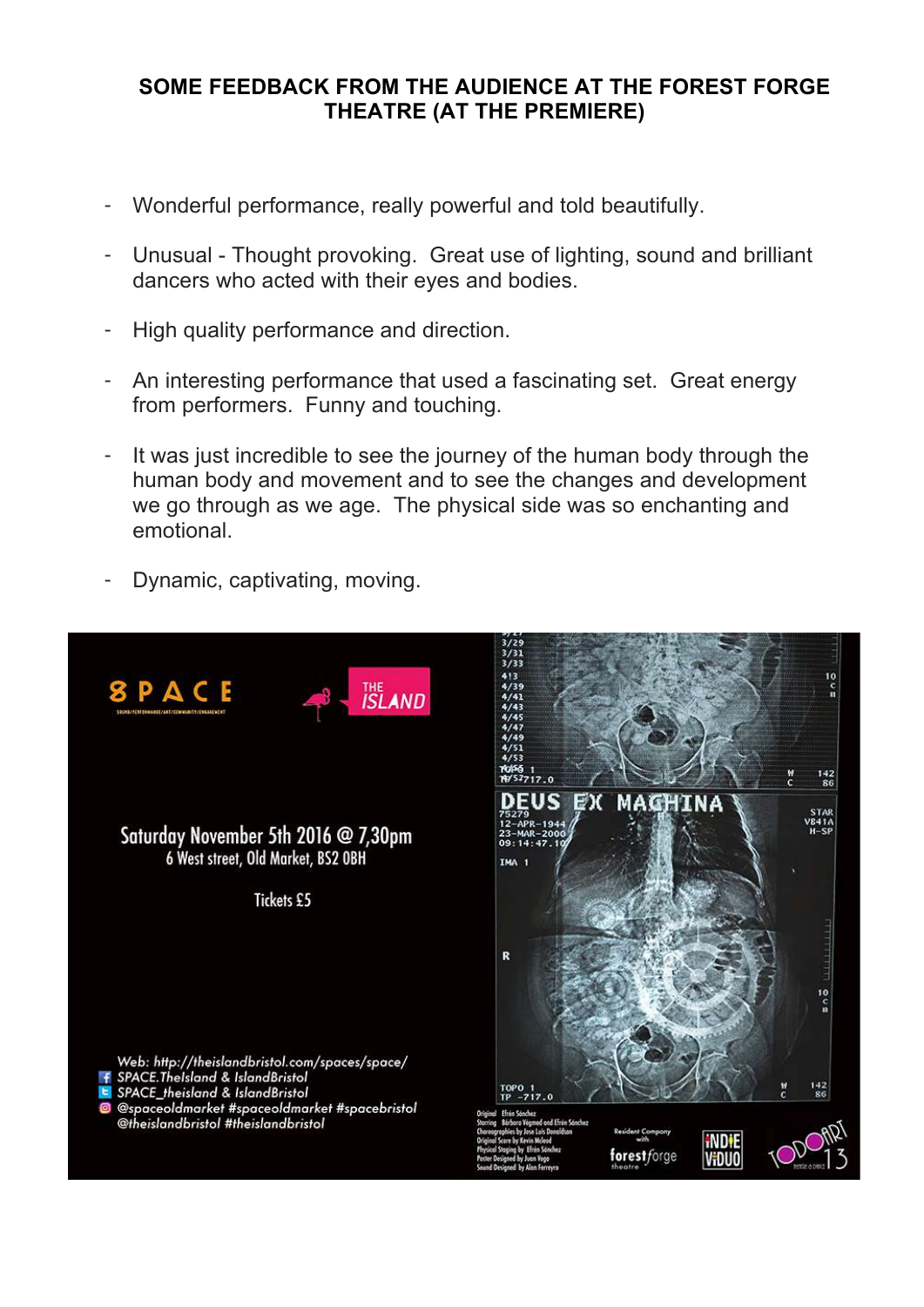

FRIDAY 18th November @ 8pm Bowling Green Walk, 40 Pitfield St, London N1 6EU

Ticktes £12 (Early bird £10)

Original Efrên Súachez Ungawas - Erron Saachez<br>Storring - Bárbern Wigmed and Efrie Sónchez<br>Chamographies by Jase Luis Doenidison<br>Original Stare by Kevin Mclood<br>Physical Stoging by Efrien Sénchez<br>Pastar Designad by Joan Vugn<br>Sound Designad by Joa





**Resident Compony** forest forge

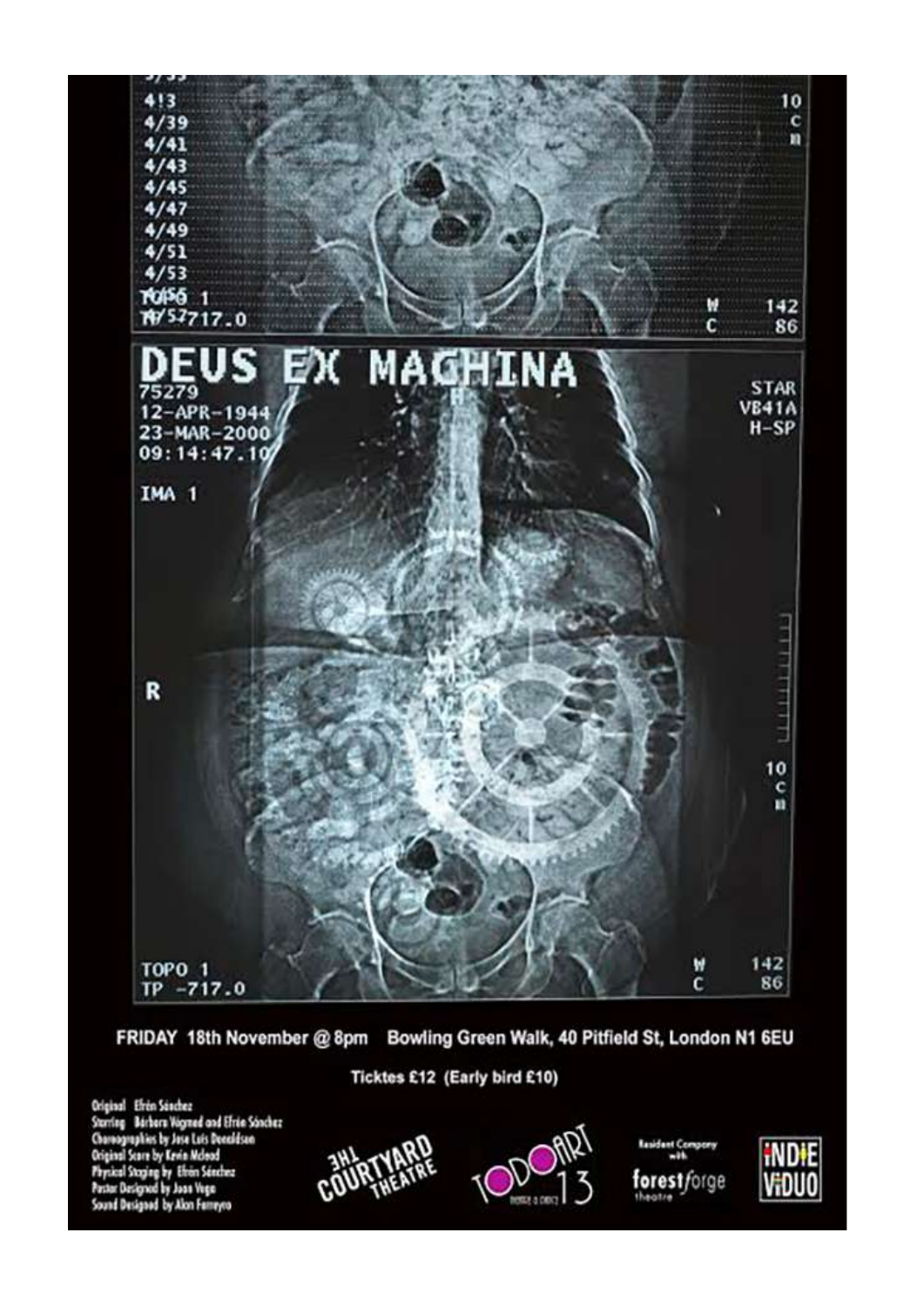

Original - Efrén Sánchez<br>Starring - Bárbara Végmed and Efrén Sánchez<br>Choreographies by Jose Luis Donaldson<br>Original Score by Kevin Mcleod<br>Physical Staging by Efrén Sánchez<br>Poster Designed by Juan Vega<br>Sound Designed by Ala

forestforge



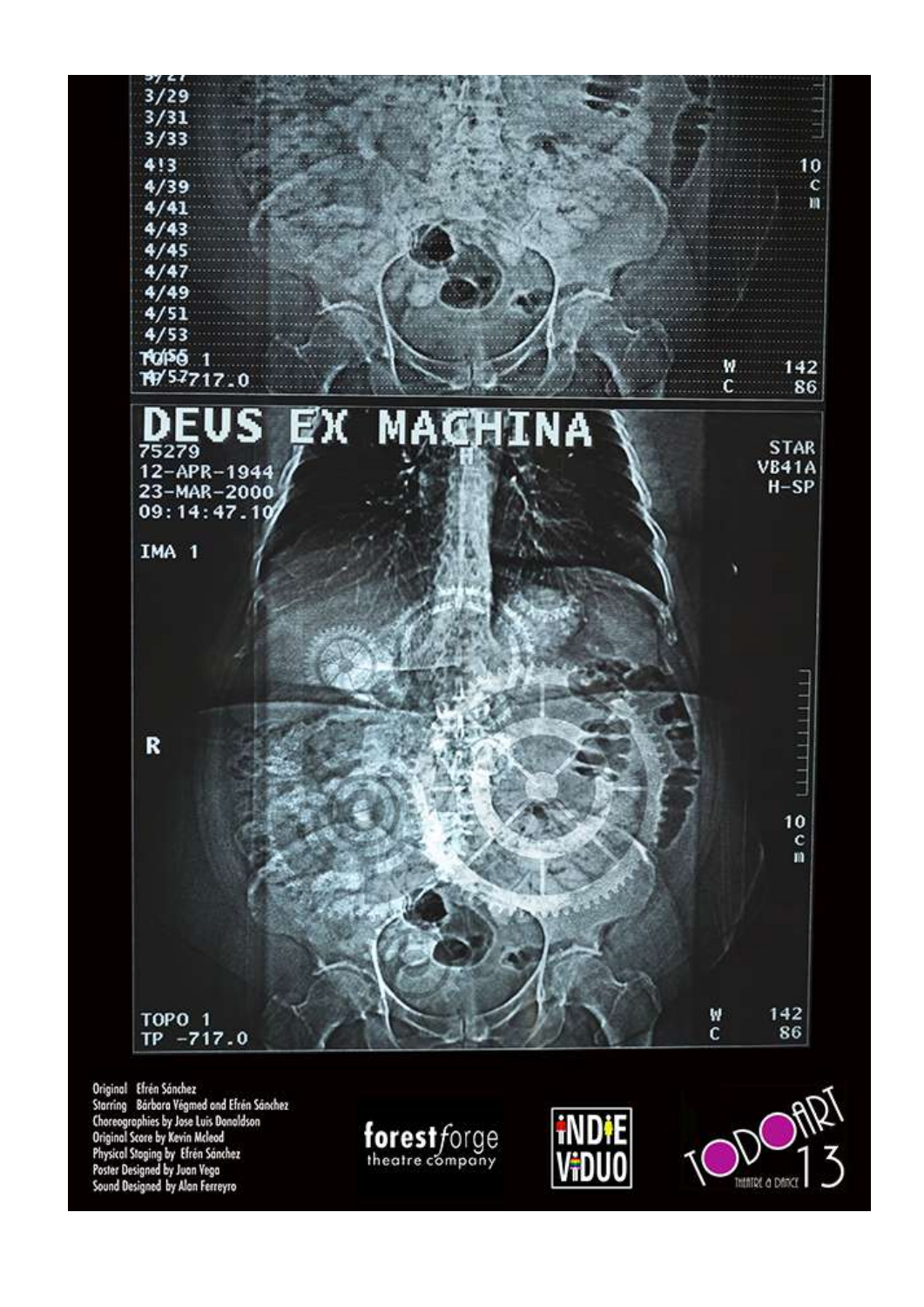

## **Tuesday 15th November 8pm**

Original – Efrén Sánchez<br>Starring – Bárbara Végmed and Efrén Sánchez<br>Choreographies by – Jose Luis Donaldson<br>Original Starring In: – Efrén Sánchez<br>Physical Starring In: – Efrén Sánchez Physical Staging by Revin Michael<br>Physical Staging by Efren Sänchez<br>Poster Designed by Juan Vega<br>Sound Designed by Alan Ferreyro<br>Produced by Todoort13

## **STAGE DOOR**

Resident Company<br>with

forestforge